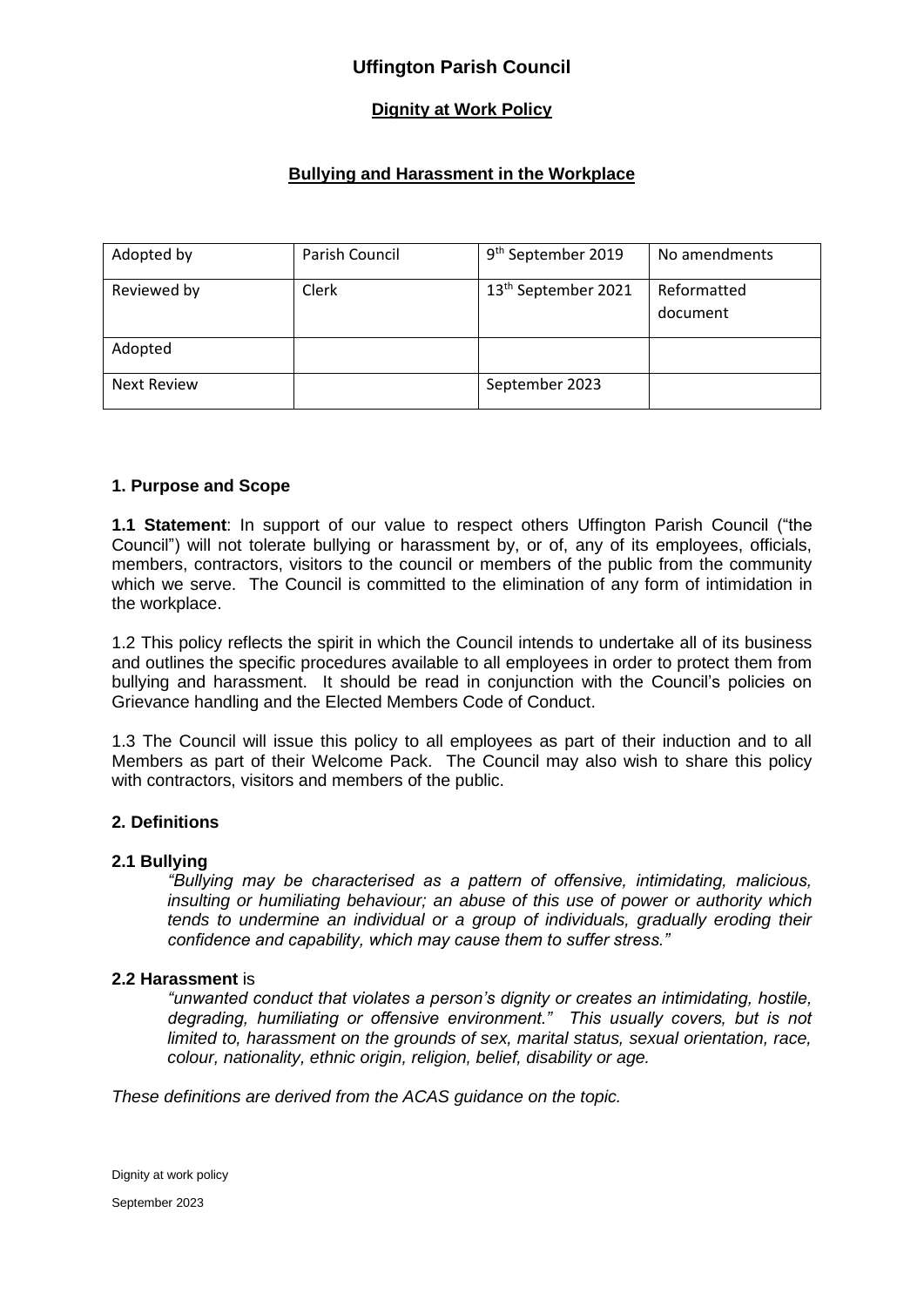## **Dignity at Work Policy**

### **Bullying and Harassment in the Workplace**

2.3 Bullying and Harassment are behaviours which are unwanted by the recipient. They are generally evidenced by a pattern of conduct, rather than being related to one-off incidents. Bullying and harassment in the workplace can lead to poor morale, low productivity and poor performance, sickness absence, mental health issues, lack of respect for others, turnover, damage to the council's reputation and ultimately, legal proceedings against the council and payment of legal fees and potentially unlimited compensation.

2.4 Examples of unacceptable behaviour are as follows; (this list is not exhaustive)

Spreading malicious rumours, insulting someone, ridiculing or demeaning someone, exclusion or victimisation, unfair treatment, overbearing supervision or other misuse of position or power, unwelcome sexual advances, making threats about job security, making threats of physical violence against a person or their family, deliberately undermining a competent worker by overloading work and/or constant criticism, blaming a person for others' mistakes, preventing an individual's promotion or training opportunities.

Bullying and harassment may occur face-to-face, in meetings, through written communication, including electronic communication such as e-mail or on social media, by telephone or through automatic supervision methods. It may occur on or off work premises, during work hours or non-work time.

2.5 **Penalties**: Bullying and harassment by any employed persons can be considered examples of gross misconduct, and may result in summary dismissal from the Council. If elected Members are bullying or harassing employees, the internal Grievance procedure should be used by the employee affected. This may be followed by a complaint under the Member's Code of Conduct.

2.6 If elected Members are bullying or harassing employees, contractors, fellow councillors, or others, the behaviour could be reported as a contravention of the Member's Code of Conduct.

2.7 If an employee is experiencing bullying or harassment from a third party the council will act reasonably in upholding its duty of care towards its own employees. In extreme cases harassment can constitute a criminal offence and the Council should take appropriate legal advice, often available from the Council's insurer, if such a matter arises.

2.8 **The Legal position**: Councils have a duty of care towards all their workers and liability under common law arising out of the Employment Rights Act 1996 and the Health and Safety at Work Act 1974. If an employer fails to act reasonably with regard to this duty of care by allowing bullying or harassment to continue unchallenged an employee may decide to resign and claim 'constructive dismissal' at an Employment Tribunal.

2.9 Under the Equality Act 2010 bullying or harassment related to one of the protected characteristics covered by the Act (age, gender, marital status, sexual orientation, race, religion, belief, colour, disability) can be considered unlawful discrimination which could lead to an Employment Tribunal claim for discrimination against the corporate employer, the council and the perpetrator(s) as individual named Respondents.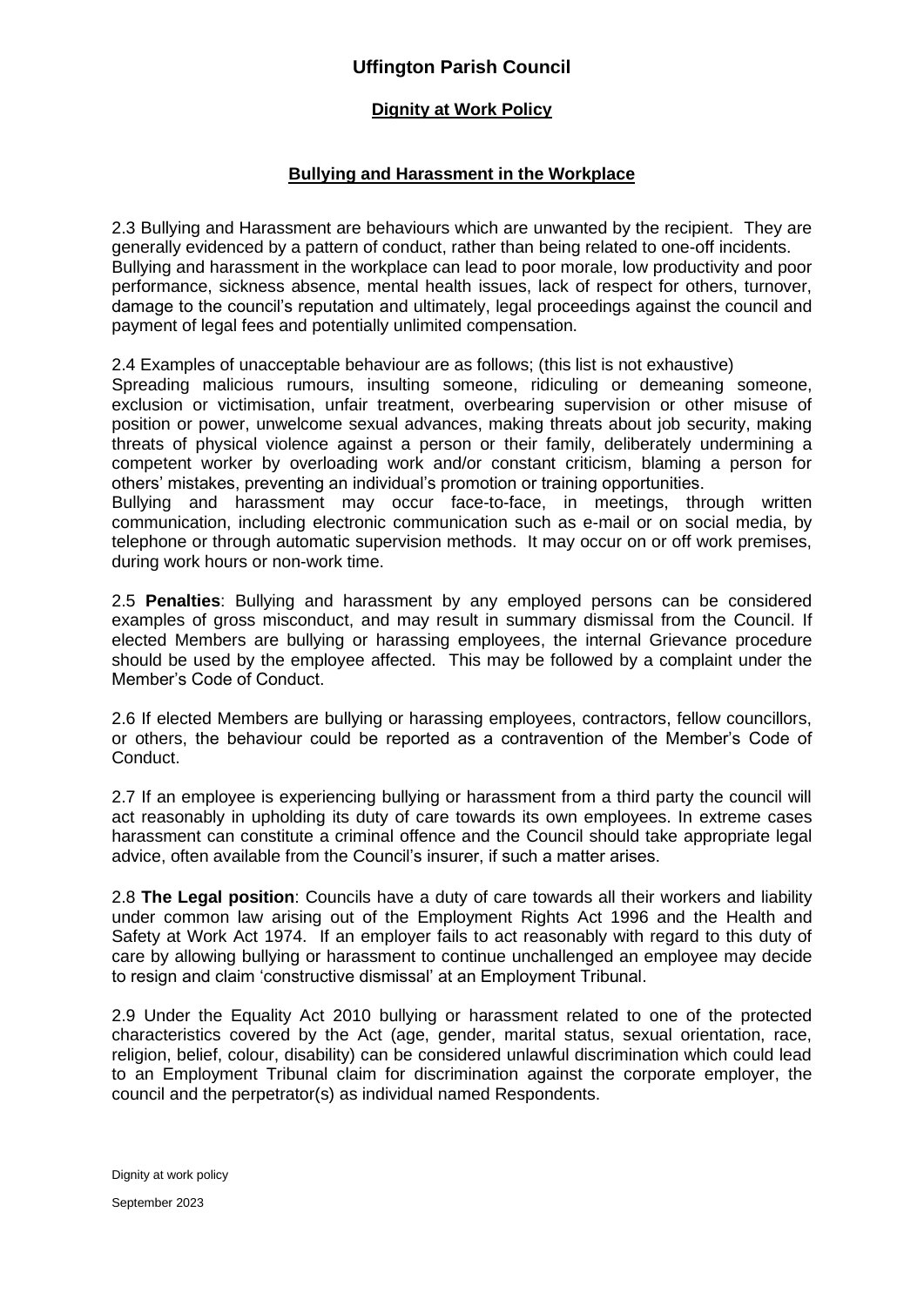## **Dignity at Work Policy**

### **Bullying and Harassment in the Workplace**

2.10 In addition, the Criminal Justice and Public Order Act 1994 and Protection from Harassment Act 1997 created a criminal offence of harassment with a fine and/or prison sentence as a penalty and a right to damages for the victim. A harasser may be personally liable to pay damages if a victim complains to an Employment Tribunal on the grounds of discrimination. The 1997 Act was originally designed to assist in stalking situations but case law has demonstrated that it can be relevant to employment disputes, for instance; employers can be vicariously liable for harassment received in the workplace, that the conduct is viewed as 'serious', or 'oppressive and unacceptable', that a 'course of conduct' needs to be established but that this can link incidents which are separated by long time periods and that damages for personal injury and distress can be awarded under the Act.

### **3. Process for dealing with complaints of Bullying and Harassment**

3.1 **Informal approach** – Any employee, contractor, member or visitor, who feels he or she is being bullied or harassed, should try to resolve the problem informally, in the first instance. It may be sufficient to explain to the person(s) involved in the unwanted behaviour, or an intermediary, that their conduct is unacceptable, offensive or causing discomfort. Anyone concerned about being bullied or harassed is encouraged to maintain a journal or other record of the incidents. Alternative dispute resolution e.g. mediation can be helpful in this situation as it enables the perpetrator and the person who feels bullied to resolve issues within a facilitated environment.

#### 3.2 **Formal approach**

3.2.1 **Employees**: Where the employee feels unable to resolve the matter informally any complaint about harassment or bullying can be raised confidentially and informally, initially with the Chair of the Council or another Councillor if more appropriate. It may be appropriate for the complaint to be put in writing after the initial discussion, as this will enable the formal Grievance Procedure to be invoked. The employee will be expected to provide evidence of the conduct about which s/he is complaining.

#### 3.2.2 **Others**

Any other party to the Council, other than an employee, who feels he or she is being bullied or harassed, should raise their complaint with the Council, where possible, if an informal notification to the alleged perpetrator has been unsuccessful at eliminating the problem. The complaint should then be investigated and a meeting held to discuss the facts and recommend the way forward. A member of the public who feels s/he has been bullied or harassed by any members or officers of a council should use the Council's official Complaints Procedure. It is important that the Officer(s) or Member(s) being complained about do not prevent the Council operating impartially in its investigation and decision-making in this regard.

3.3 **Grievance – Employees only** – this section should be read in conjunction with the Council's Grievance Procedure.

3.4 A meeting to discuss the complaint with the aggrieved party will normally be arranged within a reasonable time period of a written complaint being received and will be held under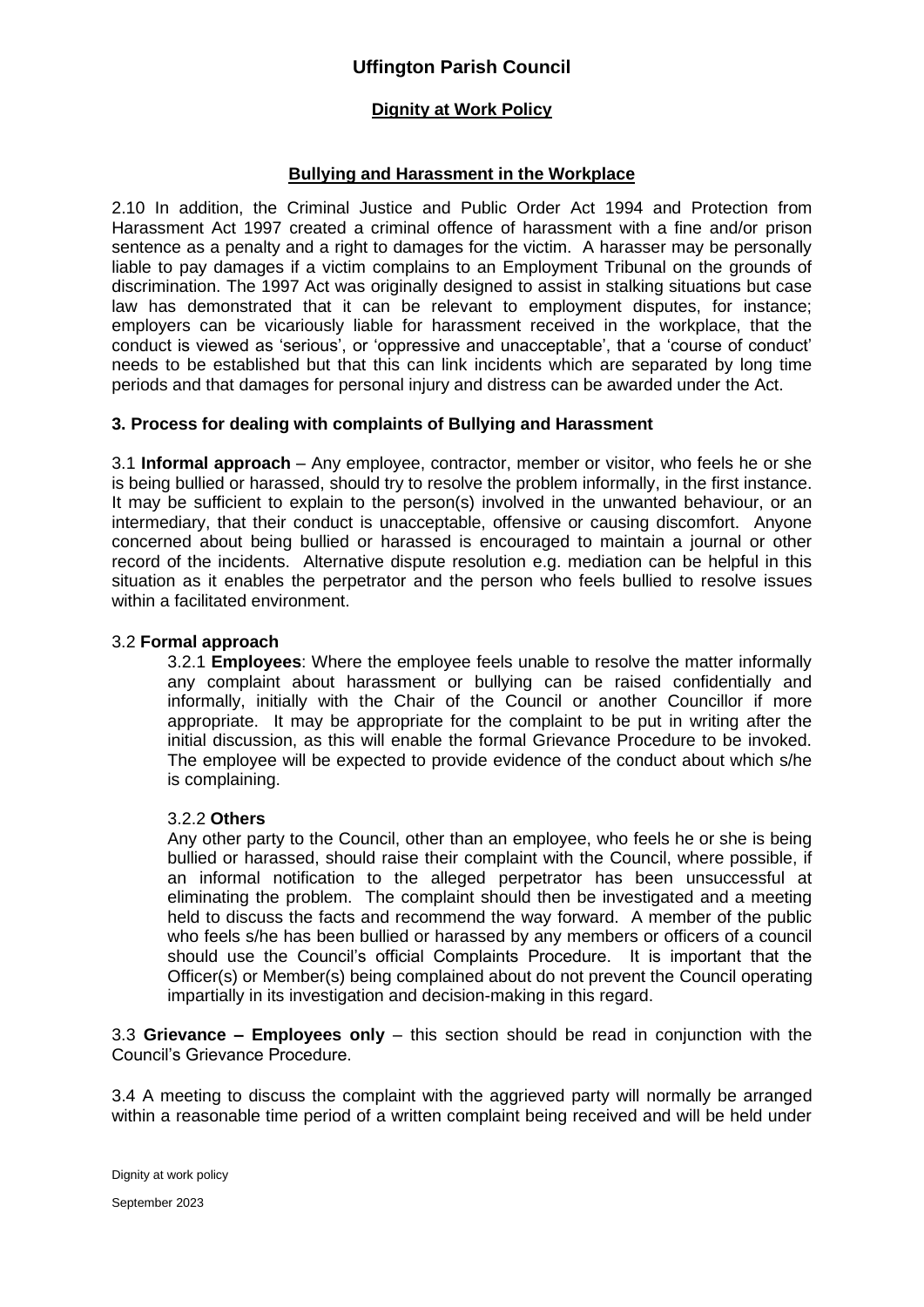### **Dignity at Work Policy**

### **Bullying and Harassment in the Workplace**

the provisions of the Council's Grievance Procedure. This meeting will be to discuss the issues raised and a way forward for the member(s) of staff involved. Employees have a right to be accompanied by a work colleague or a trade union representative at this meeting. (Colleagues who are related by blood or marriage or with whom you are involved in a relationship are excluded.) A full investigation of the complaint will be held by an officer, or an impartial member or other duly appointed person as appointed by the committee of the Council which is handling the process. It may be appropriate for an external investigator to be involved in order to maintain objectivity and impartiality. The Hearing Panel will publish its recommendations following deliberation of the facts. An action plan should be made available to the aggrieved employee to demonstrate how the problem is to be resolved. It may be decided that mediation or some other intervention is required and the Council should contact OALC, an employer's body or ACAS to this effect or the Council may offer counselling. The employee will have a right of appeal. At all times the confidentiality of the grievance will be of paramount importance in order to maintain trust in the process hence details of the full grievance will not be shared with the full Council without prior approval by the aggrieved party. The Council will commit not to victimize the aggrieved for raising the complaint once the appropriate dispute resolution process has been concluded.

3.5 **Disciplinary Action** - Following a Grievance Hearing or investigation into allegations of bullying or harassment a full report will be made to all parties and this may result in disciplinary action being taken against the perpetrator of the alleged action/behaviour.

3.6 **For an Employee** found to have been bullying/harassing others this will follow the Disciplinary procedure under the ACAS Code of Practice and, if deemed serious and/or involved discrimination, could be treated as Gross Misconduct.

3.7 **For Members** who the Council reasonably believe have been bullying or harassing another person(s) whilst undertaking council activities the range of sanctions available to the Council, are limited and must be reasonable, proportionate and not intended to be punitive. In some cases counselling or training in appropriate skill areas e.g. inter-personal communication, assertiveness, chairmanship etc. may be more appropriate than a penalty. Sanctions may include; admonishment, request to issue an apology or giving an undertaking not to repeat the behaviour, removal of opportunities to further harass/bully such as removal from a committee(s) where direct contact with the employee or decision-making about that employee will take place, or removing the right to representation on any outside bodies where there will be contact with the employee who has raised the complaint. In addition, the Council must ensure that it is able to operate its duty of care towards the employee and provide a safe working environment. A referral under the Code of Conduct to the Monitoring Officer may be an appropriate step and there may be further sanctions available as a result of the reviewing the evidence under the Code in place at the time. Parish/Town Councils do not have the power to increase penalties imposed following a determination arising from a complaint under the Code.

3.8 A complaint to the Police under the Protection from Harassment Act 1997 may also be warranted in the most extreme cases.